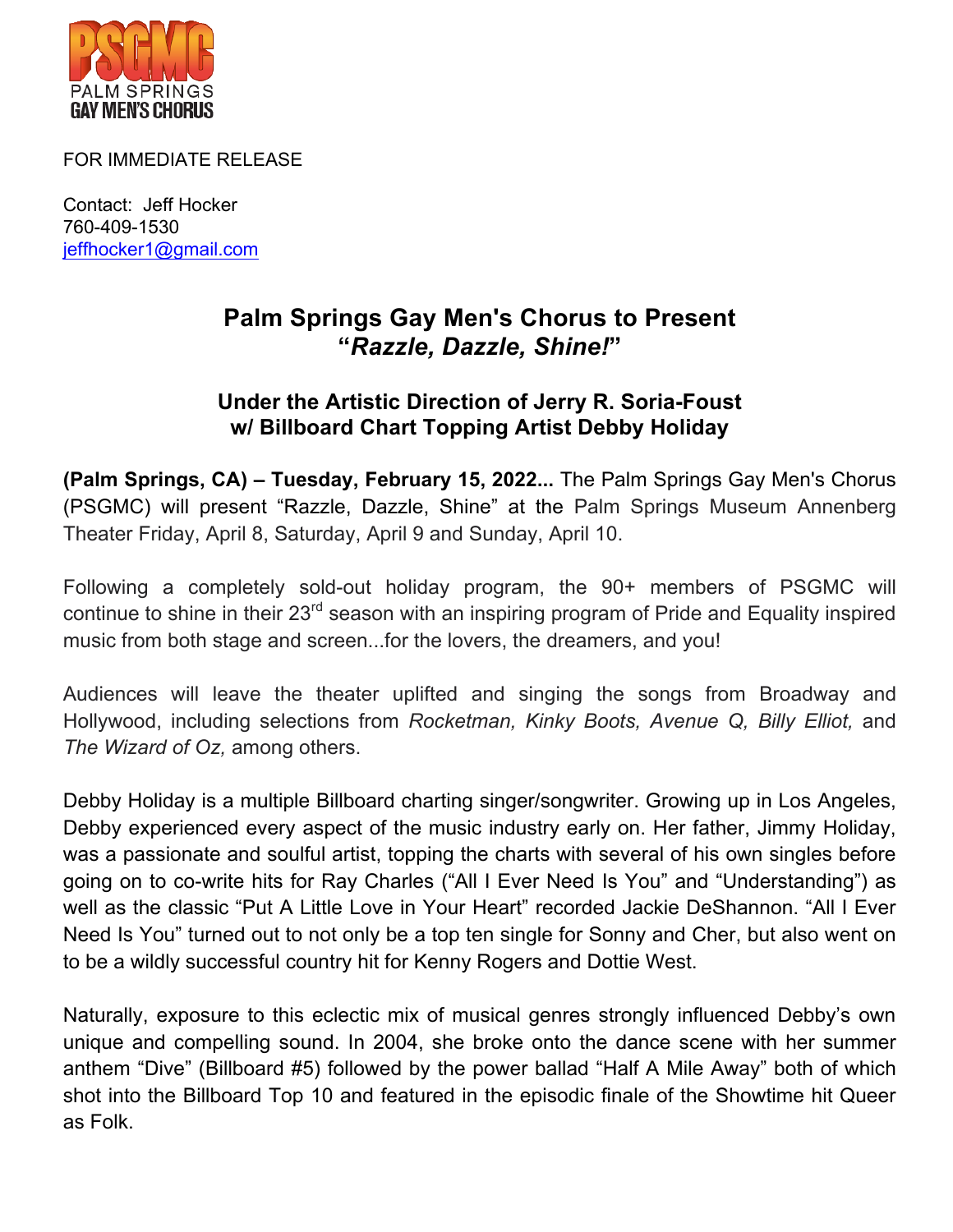All of Debby's subsequent early dance singles charted the Billboard Top 20 including, "Bring It On", "Piece of My Love" and the DJ Tony Moran produced "Surrender Me".

In addition to her own offerings, Debby has written with a wide range of notable songwriters (Jeffrey Steele, Al Anderson, Marty Fredrickson, Billy Steinberg, Erik Brazilian and Clif Magness (Avril Levigne) and has shared the stage with the likes of Rod Stewart, Joe Walsh, John Waite and Kiss; appearing on several television programs including The View and The David Letterman Show.

In 2007, "Dig Deep" was featured as the season one theme for the hit FX Network show Dirt and 2008 brought "Joyful Sound" (Billboard #13) to the Olivia Newton John starring Sordid Lives: The Series from writer, director and producer Del Shores. Debby's musical contributions have also been featured on NBC's The Office, E! Entertainment's How Do I Look, Showtime's hit The L Word and MTV's The Pickup Artist.

Debby hit the Billboard Charts twice in 2012 with "Never Give Up" (Billboard #9) produced by San Francisco based DJ Phil B and "Key to Your Soul" (Billboard #21) co-written with DJ John LePage & Jeff Fedak. The latter continued her ongoing relationship with Del Shores who directed an accompanying anti-bullying music video and a starring role in the feature film Blues for Willadean alongside Oscar winning actress Octavia Spencer and Beth Grant. 2015's "I Like You" with DJ Tony Moran as well as the Dirty Disco assisted "Lift" and "Was That All It Was" all reached the top five solidifying Debby's omnipresence on the Billboard dance chart.

Today, Debby continues to pump up the volume on dance floors worldwide and live with her rock/soul band. She is currently putting the finishing touches on her new double album "Free2B"; her first offering of both rock and dance. Debby recently appeared on the main stage at Palm Springs' Halloween celebration, bringing down the house with her Tina Turner tribute band.

Purchase your tickets now as we anticipate that all three performances will sell-out early!

The Palm Springs Gay Men's Chorus is under the Artistic Direction of Jerry R. Soria-Foust. Joel Baker is the Principal Accompanist and Martin Coogan provides ASL.

This year's January auditions brought in another 22 new singers in one of the most diverse and talented freshman classes in the Chorus' 23-year history. Along with many seasoned members, the 90+ singers will dazzle you, put a smile on your face, and shine in this retrospective of the most prolific shows on Broadway.